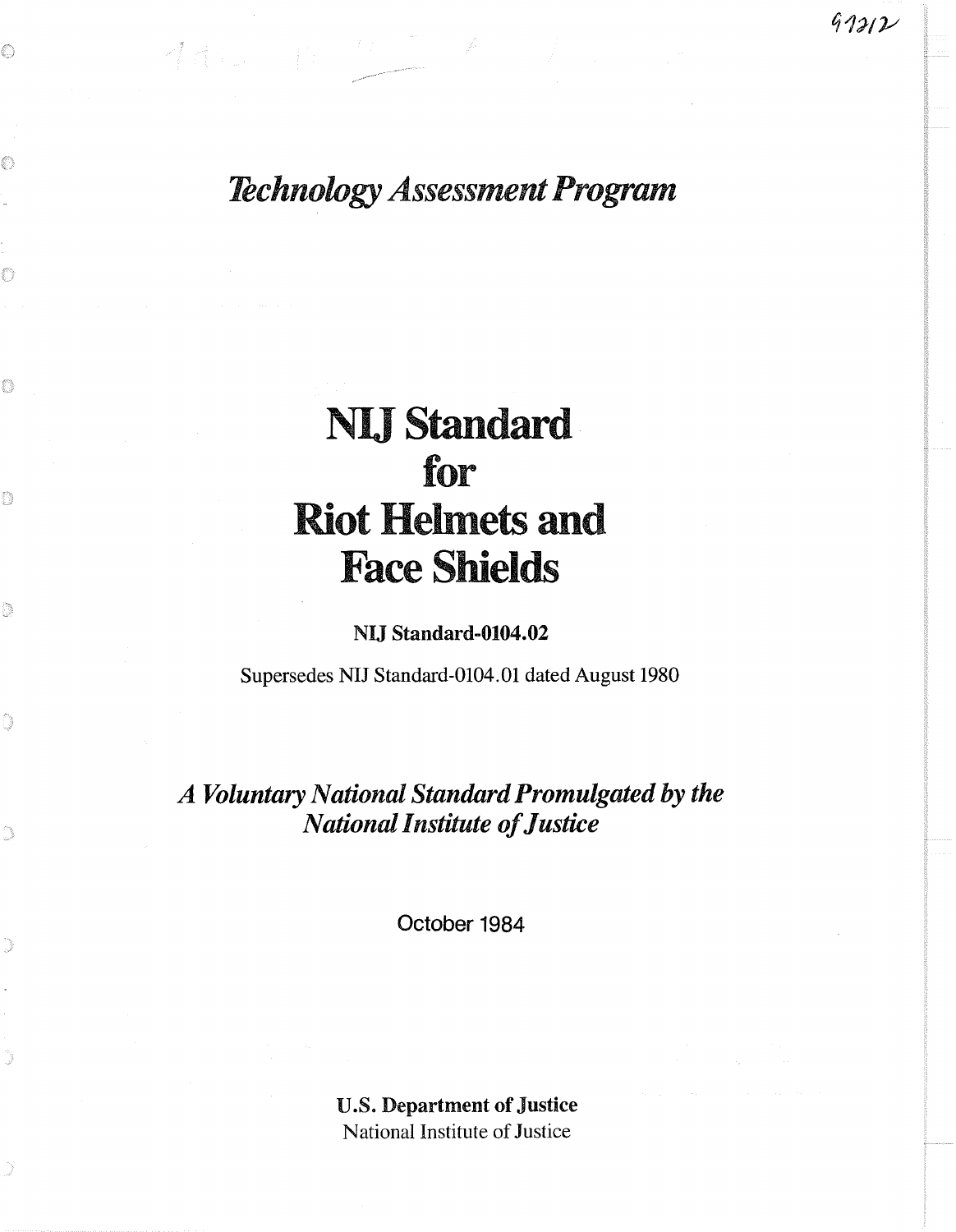## **U.S. DEPARTMENT OF JUSTICE National Institute of Justice**

Ô

O,

O

 $\circ$ 

6

O

O

 $\bigcirc$ 

 $\bigcirc$ 

♦

**James K. Stewart, Director** 

## **ACKNOWLEDGMENTS**

This standard was formulated by the Law Enforcement Standards Laboratory of the National Bureau of Standards under the direction of Lawrence K. Eliason, Chief of LESL. The technical research was performed by Nicholas J. Calvano of the Automated Production Technology Division. The standard has been reviewed and approved by the Technology Assessment Program Advisory Council (TAPAC) and adopted by the International Association of Chiefs of Police (IACP) as an IACP standard.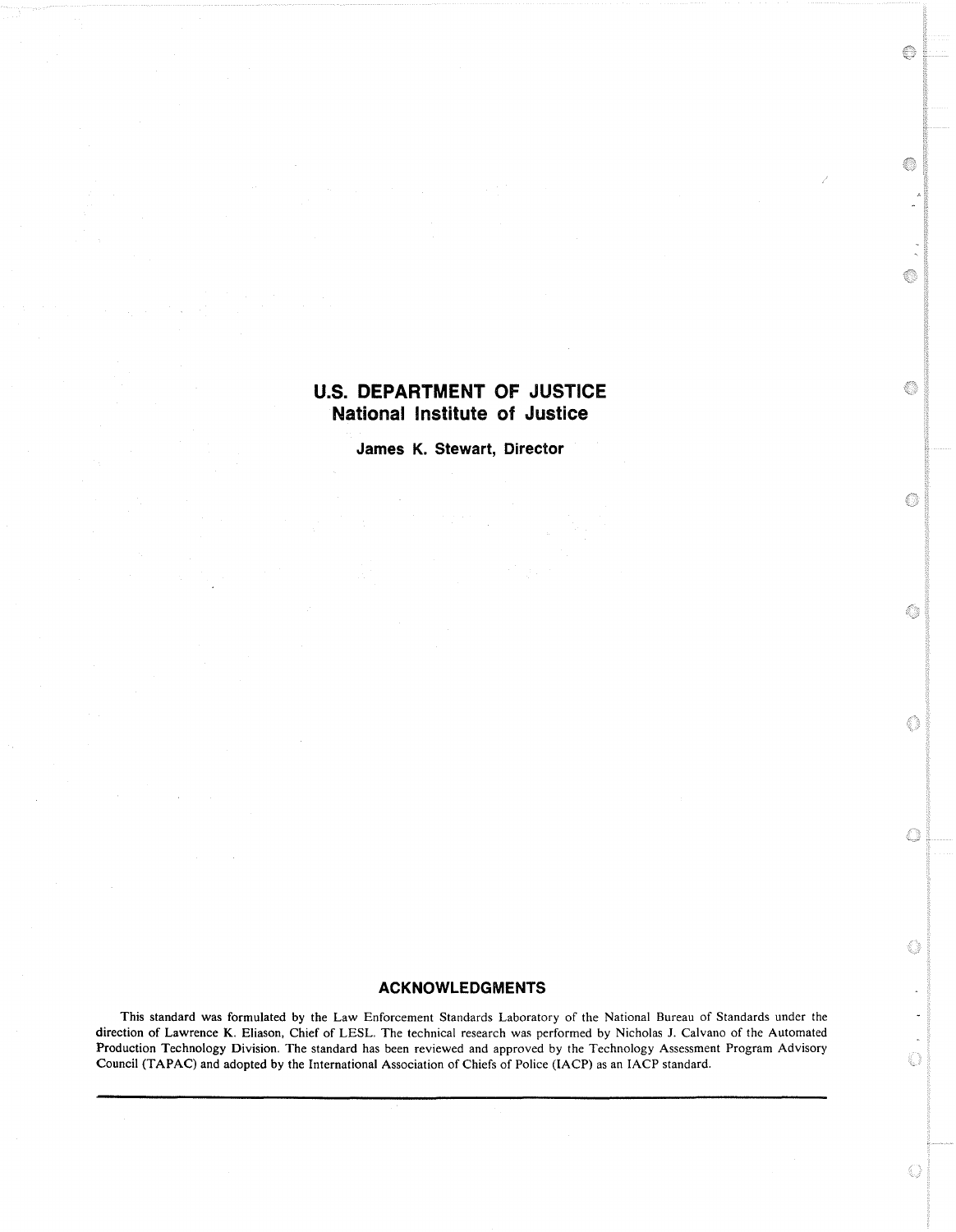## **FOREWORD**

This document, NIJ Standard-0104.02, Riot Helmets and Face Shields, is an equipment standard developed by the Law Enforcement Standards Laboratory of the National Bureau of Standards. It is produced as part of the Technology Assessment Program of the National Institute of Justice. A brief description of the program appears on the inside front cover.

This standard is a technical document that specifies performance and other requirements equipment should meet to satisfy the needs of criminal justice agencies for high quality service. Purchasers can use the test methods described in this standard themselves to determine whether a particular piece of equipment meets the essential requirements, or they may have the tests conducted on their behalf by a qualified testing laboratory. Procurement officials may also refer to this standard in their purchasing documents and require that equipment offered for purchase meet the requirements. Compliance with the requirements of the standard may be attested to by an independent laboratory or guaranteed by the vendor.

Because this NIJ standard is designed as a procurement aid, it is necessarily highly technical. For those who seek general guidance concerning the selection and application of law enforcement equipment, user guides have also been published. The guides explain in nontechnical language how to select equipment capable of the performance required by an agency.

NIJ standards are subjected to continuing review. Technical comments and recommended revisions are welcome. Please send suggestions to the Program Manager for Standards, National Institute of Justice, U.S. Department of Justice, Washington, DC 20531.

Before citing this or any other NIJ standard in a contract document, users should verify that the most recent edition of the standard is used. Write to: Chief, Law Enforcement Standards Laboratory, National Bureau of Standards, Washington, DC 20234.

> Lester D. Shubin Program Manager for Standards National Institute of Justice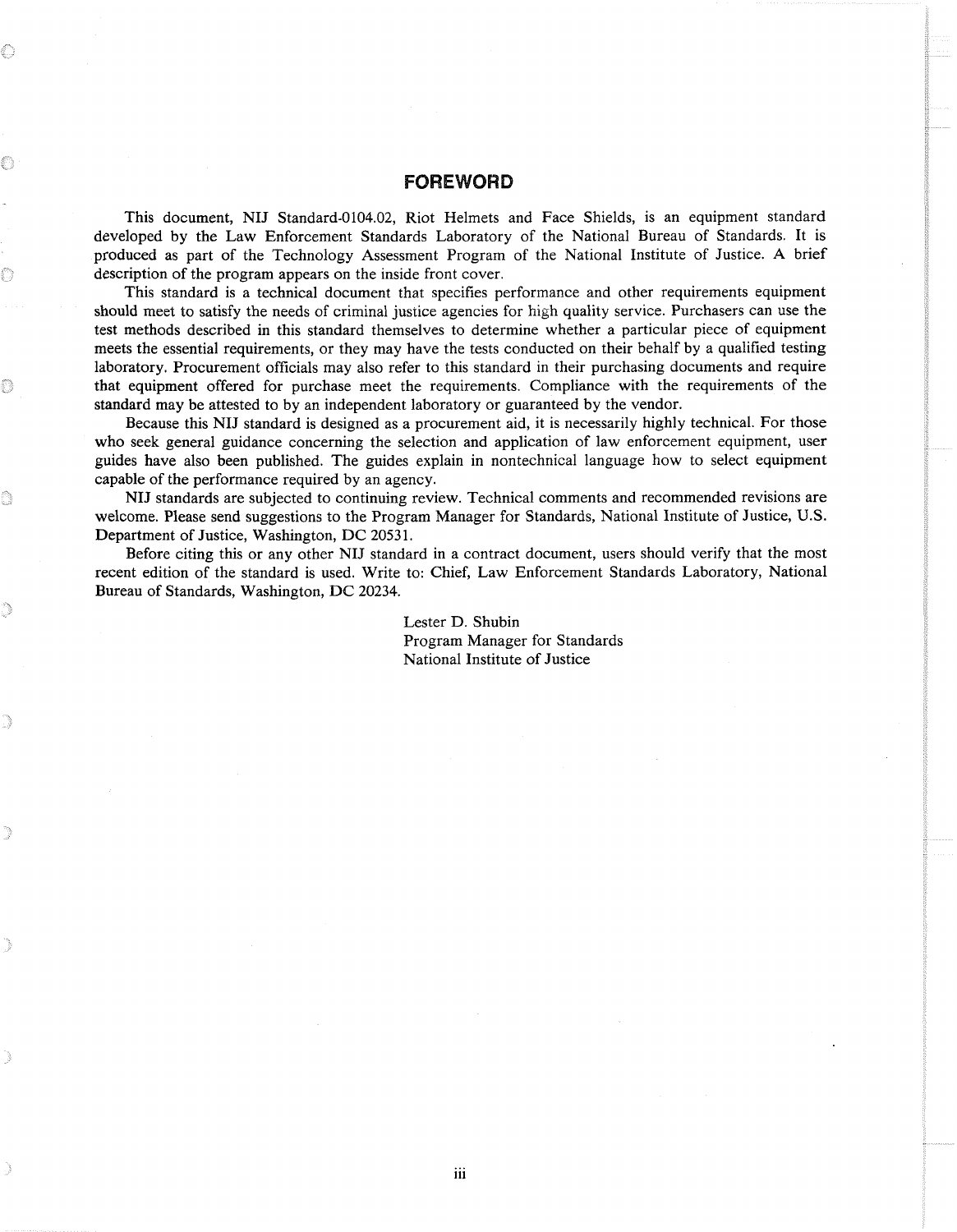## **NIJ STANDARD FOR** RIOT HELMETS AND FACE SHIELDS

## **CONTENTS**

| I |
|---|
|---|

| 1. |     |       |  |                |  |
|----|-----|-------|--|----------------|--|
| 2. |     |       |  |                |  |
| 3. |     |       |  |                |  |
| 4. |     |       |  |                |  |
|    | 4.1 |       |  |                |  |
|    |     | 4.1.1 |  | 3              |  |
|    |     | 4.1.2 |  | 3              |  |
|    |     | 4.1.3 |  | 3              |  |
|    |     | 4.1.4 |  | 3              |  |
|    |     | 4.1.5 |  | 3              |  |
|    |     | 4.1.6 |  | $\overline{3}$ |  |
|    |     | 4.1.7 |  | 4              |  |
|    |     | 4.1.8 |  | 4              |  |
|    | 4.2 |       |  |                |  |
|    |     | 4.2.1 |  | 4              |  |
|    |     | 4.2.2 |  | 4              |  |
|    |     | 4.2.3 |  | 4              |  |
|    |     | 4.2.4 |  | $\overline{4}$ |  |
|    |     | 4.2.5 |  | $\overline{4}$ |  |
|    |     | 4.2.6 |  | $\overline{4}$ |  |
|    |     | 4.2.7 |  | 4              |  |
| 5. |     |       |  |                |  |
|    | 5.1 |       |  | 4              |  |
|    |     | 5.1.1 |  | 4              |  |
|    |     | 5.1.2 |  | 5              |  |
|    |     | 5.1.3 |  | 5              |  |
|    |     | 5.1.4 |  | 6              |  |
|    |     | 5.1.5 |  | 8              |  |
|    |     | 5.1.6 |  | 9              |  |
|    | 5.2 |       |  |                |  |
|    |     | 5.2.1 |  | 10<br>10       |  |
|    |     | 5.2.2 |  | 11             |  |
|    |     | 5.2.3 |  | 12             |  |
|    |     | 5.2.4 |  | 12             |  |
|    |     |       |  |                |  |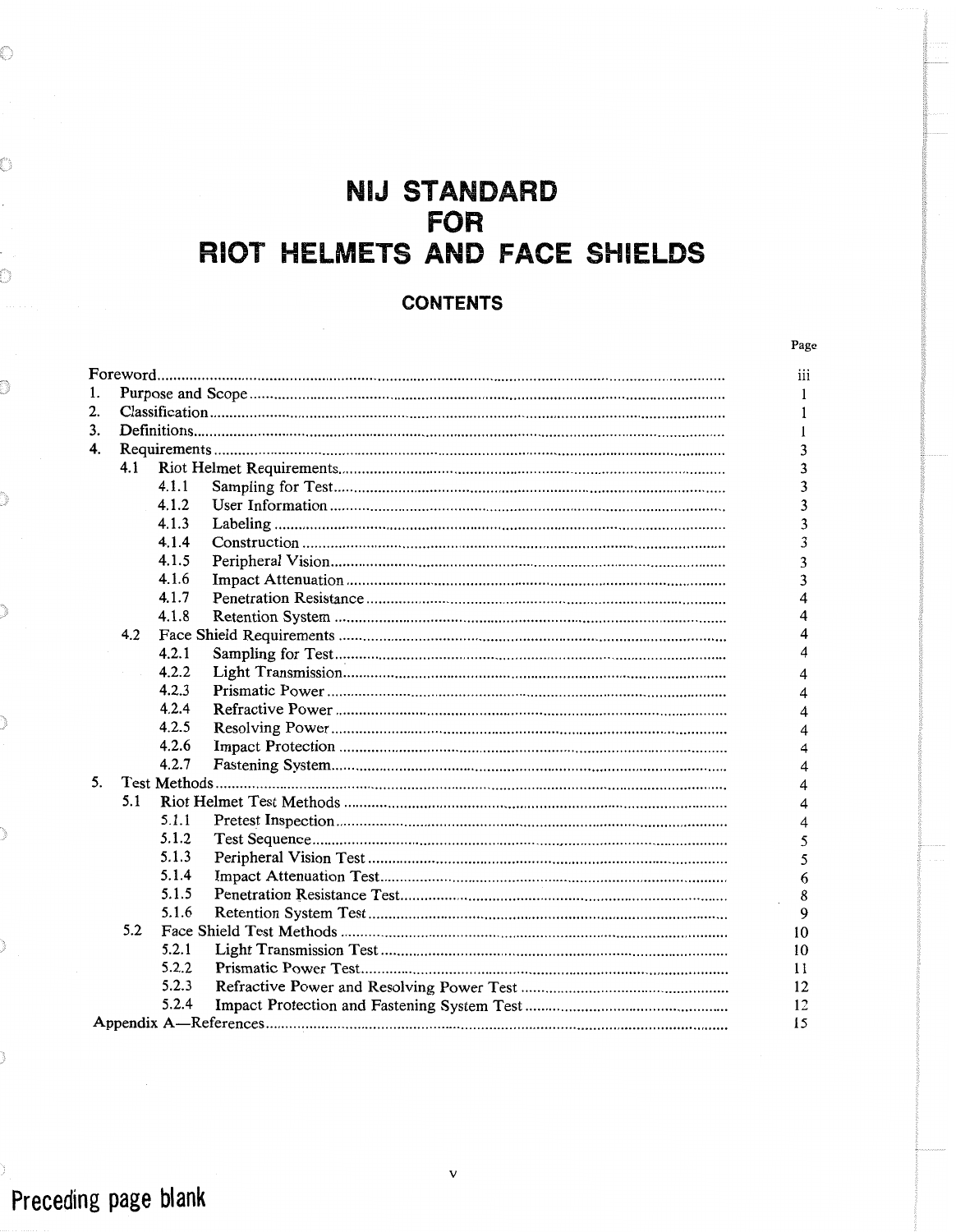## **NlJ STANDARD FOR RIOT HELMETS AND FACE SHIELDS**

## **1. PURPOSE AND SCOPE**

The purpose of this standard is to establish requirements and methods of test for helmets and face shields to be worn by law enforcement officers during civil disturbances, riots, or other situations that pose a threat of injury from blows to the head. This standard is a revision of and supersedes NIJ Standard-0104.01 dated August 1980. This revision of the standard changes the impact attenuation requirement, deletes the requirement for wet testing of helmets, modifies the requirement and test method for peripheral vision limits, and clarifies test methods and test equipment requirements. The scope of the standard **is**  limited to riot helmets and face shields. It should be noted that they are not designed to offer protection against gunfire. Ballistic helmets and crash helmets are covered by other NIJ standards **[1,2].\*** 

## **2. CLASSIFICATION**

## **2.1 Face Shields**

Face shields covered by this standard are of one class.

## **2.2 Riot Helmets**

Riot helmets covered by this standard are of one class.

## **3. DEFINITIONS**

## **3.1 Basic Plane**

The plane through the centers of the external ear openings and the lower edges of the eye sockets (see fig. 1).



**FIGURE** 1. *Head planes.*

<sup>\*</sup> Numbers in brackets refer to the references in appendix A.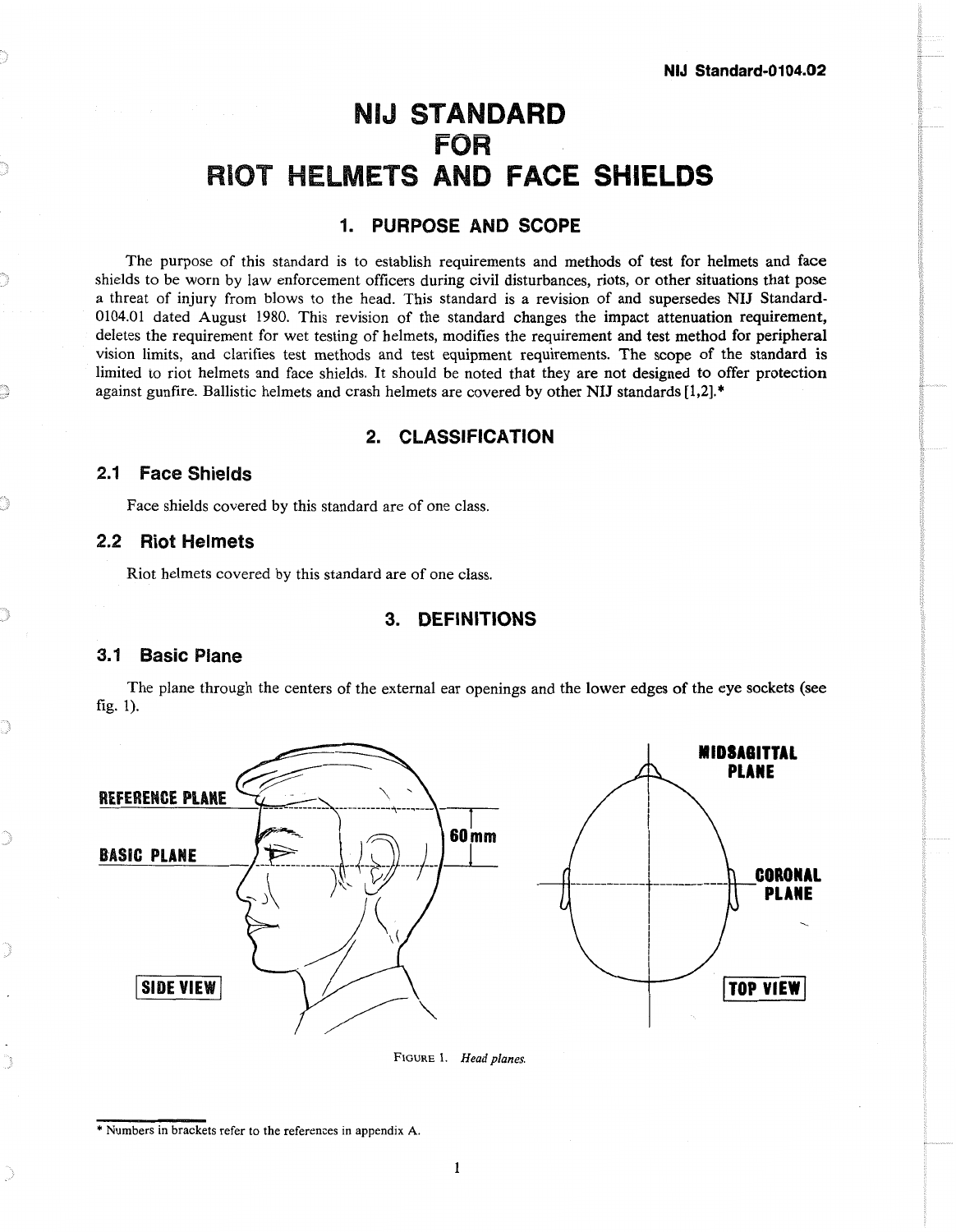## **3.2 Coronal Plane**

The plane, perpendicular to the basic and midsagittal planes, which passes through the centers of the external ear openings (see fig. 1).

e

◈

G

0

G

0

Ò

Q

0

## **3.3 Edging**

The edge, rim, or rim trim around a helmet.

#### 3.4 Headform

**A** test device that simulates the configuration of the human head.

## **3.5 impact Attenuation**

**A** measure of the extent to which impact energy delivered to a helmeted head is reduced by the helmet intervention. For the purpose of this standard, impact attenuation is evaluated through the measurement of the peak acceleration of a headform secured within a helmet when subjected to an impact energy of 108 J (80 lbf-ft) at a velocity of 6.6 m/s (21.7 ft/s). The peak acceleration of the headform decreases with increasing impact attenuation.

#### **Midsagittal Plane**  $3.6$

The plane, perpendicular to the basic and coronal planes, which symmetrically bisects the head (see fig. 1).

## **3.7 Primary Visual Area**

The face shield area that is bounded at the top by a line 12 mm inside the top edge of the face shield, is 85 mm from top to bottom, and is bounded at the sides by the arcs of a circle of 90 mm radius with its center located at the intersection of the midsagittal plane, the front surface of the face shield, and the plane that is 15 mm above and parallel to the basic plane (see fig. 2).



FIGURE 2. Face shield configuration. The primary visual area is outlined with dashed lines.

 $\overline{2}$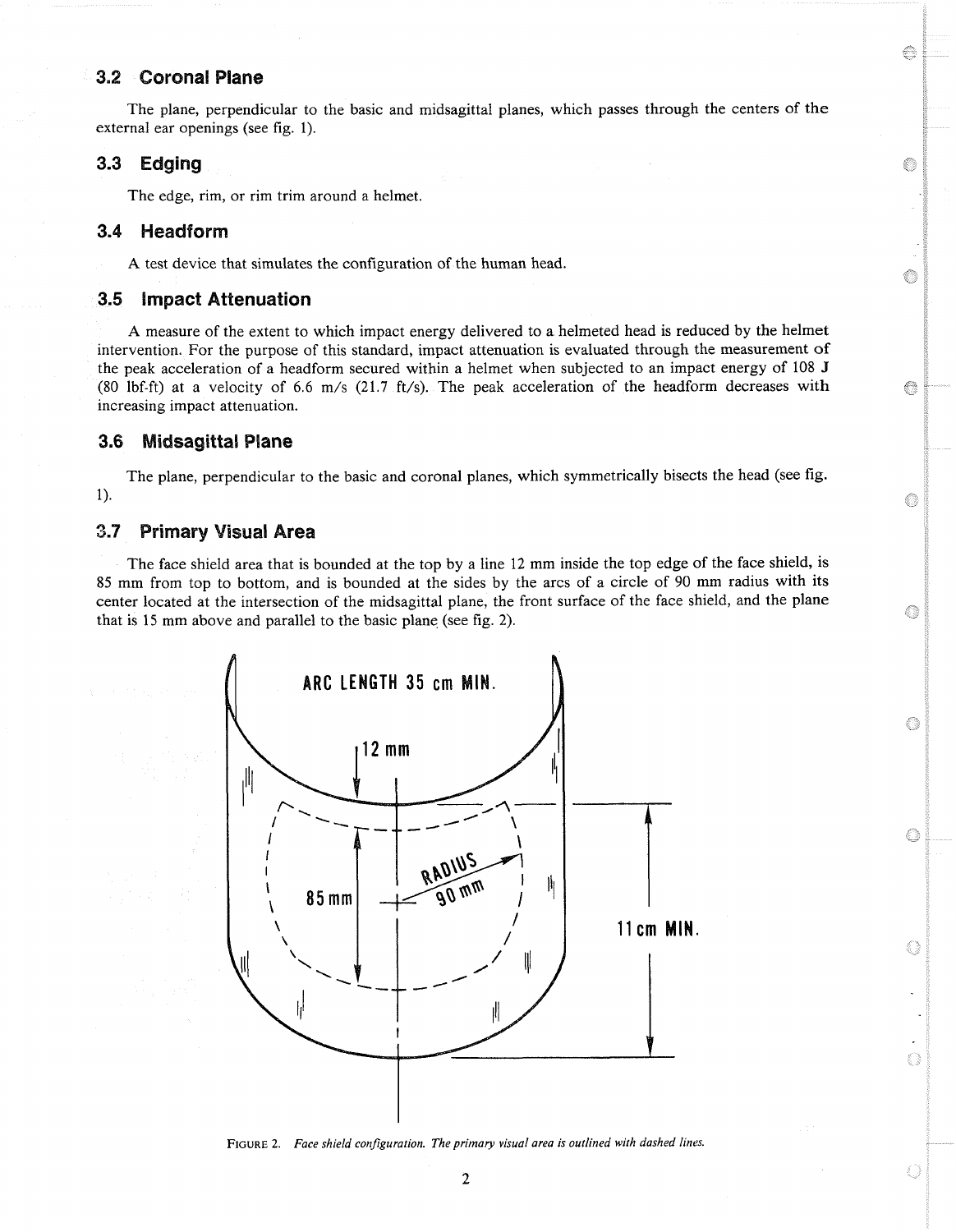#### **3.8 Reference Plane**

The plane  $60 \pm 1$  mm above and parallel to the basic plane.

#### **3.9 Retention System**

The complete assembly by which the helmet is retained in position on the head.

#### **REQUIREMENTS** 4.

#### **4.1 Riot Helmet Requirements**

#### **4.1.1 Sampling for Test**

Four riot helmets, size 7-1/4 or medium and selected at random, shall constitute a test sample. Three helmets from the test sample shall be used as test specimens to determine compliance with the requirements of sections 4.1.5 through 4.1.8. The fourth helmet shall be reserved for retest if required in accordance with section 4.1.6.

#### **4.1.2 User Information**

The information supplied to the user with each helmet shall include the following: (a) recommended cleaning agents, paints, adhesives, etc., which can be applied to the helmet without damaging the shell and impairing its function; and (b) a warning that a helmet that has been subjected to a severe blow may thereafter offer decreased protection to the wearer.

#### **4.1.3 Labeling**

Each helmet shall be permanently and legibly labeled in a manner such that the label can be easily read without removing padding or any other permanent part, and shall include the following information: (a) name or designation of manufacturer; (b) model designation; (c) size; (d) month and year of manufacture; and (e) lot number. Items (d) and (e) may be incorporated into a single number such as a serial number.

#### **4.1.4 Construction**

The helmets shall be free from dents, blisters, cracks, crazing, chipped or sharp corners, and other evidence of inferior workmanship. They shall have no slits, holes, or other openings above the reference plane and shall have no incompressible projections that protrude more than 2.5 mm inside the shell or more than 5.0 mm outside the shell.

#### **4.1.5 Peripheral Vision**

The helmets shall provide peripheral visual clearance of at least **105"** to each side of the midsagittal plane when measured in accordance with section 5.1.3.

#### **4.1.6 Impact Attenuation**

Three helmet test specimens shall be tested for impact attenuation in accordance with section 5.1.4, each of which has been conditioned to one of three different temperatures in accordance with section 5.1.4.2. **A** total of 12 impact tests is required for the three helmet test specimens (four impact sites on each helmet).

The measured peak acceleration shall not exceed 320 times the standard acceleration of free fall (320  $g_n^*$ ) for any two of the 12 required impact tests and shall not exceed 300  $g_n$  for the other 10 impact tests.

Should a single measured peak acceleration exceed 320 *g,,* and the helmet would otherwise comply with the above requirements a retest is permitted. The retest shall be conducted with a new specimen and shall be at the same impact site and temperature. If the peak acceleration measured during retest does not exceed 320  $g_n$ , the helmet meets the impact attenuation requirements of this standard.

 $s_n = 9.81$  meters per second per second.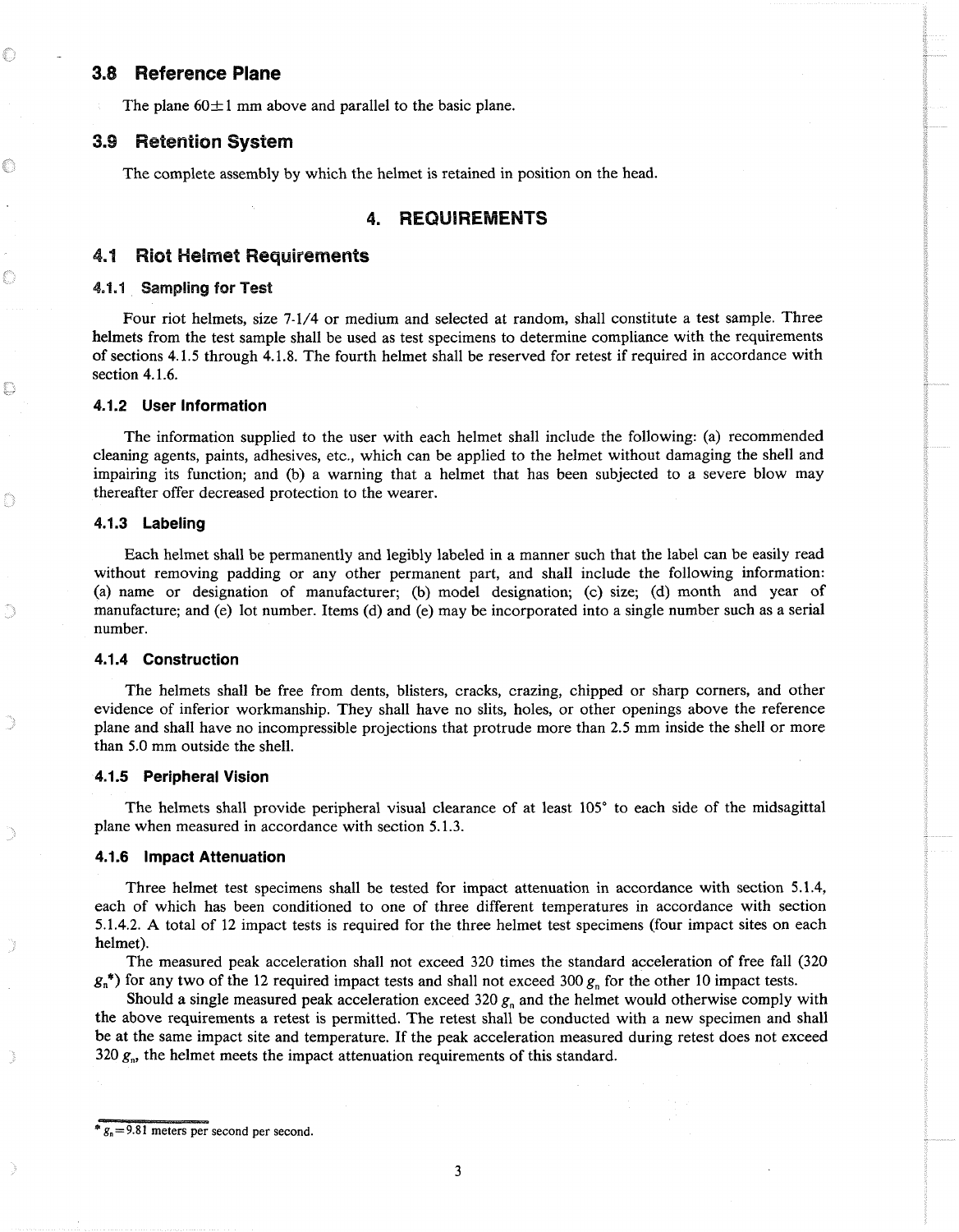#### **4.1.7 Penetration Resistance**

Each of the three helmet test specimens, conditioned as required in section 4.1.6, shall be tested for penetration resistance in accordance with section 5.1.5, without any demonstrable electrical contact being made between the penetration test striker and the test headform.

O

0

◈

0

6

♦

0

Ô

Q

0

#### **4.1.8 Retention System**

Each of the helmet test specimens, conditioned as required in section 4.1.6, shall be tested for retention system static strength in accordance with section 5.1.6, without any break occurring and without any resulting slip or stretch of more than 25 mm.

### **4.2 Face Shield Requirements**

#### **4.%.4 Sampling for Test**

Three face shields, selected at random, shall constitute a test sample.

#### **4.2.2 Light Transmission**

Each face shield specimen shall be tested for light transmission in accordance with section 5.2.1. The light transmission at every part of the primary visual area shall be no less than 75 percent.

#### **4.2.3 Prismatic Power**

Each face shield specimen shall be tested for prismatic power in accordance with section 5.2.2. The center of the primary visual area shall be free of any distortion that would cause the intersection of the telescope crosshairs to fall outside the inner circle of the test target. The entire primary visual area shall be free of any distortion that would cause the crosshairs to fall outside the outer circle of the test target.

#### **4.2.4 Refractive Power**

Each face shield specimen shall be tested for refractive power in accordance with section 5.2.3. The refractive power shall be between  $-1/8$  and  $+1/8$  diopter.

#### **4.2.5 Resolving Power**

Each face shield specimen shall be tested for resolving power in accordance with section 5.2.3. The resolving power shall be such that the series of lines marked "34" on the NBS Resolution Test Chart 1952 **[3]** is clearly resolved.

#### **4.2.6 Impact Protection**

Each face shield shall be tested for impact protection in accordance with section 5.2.4 without any demonstrable electrical contact being made between the face shield and either of the two test headform contact sensors.

#### **4.2.7' Fastening System**

Each face shield shall remain attached to the helmet by all of its fastening devices after subjection to the impact protection test described in section 5.2.4.

#### **5. EST METHODS**

#### **5.1 Riot Helmet Test Methods**

#### **5.1.1 Pretest Inspection**

Inspect the user information proyided with the helmets and the helmet labels to determine compliance with sections 4.1.2 and 4.1.3, respectively. Also examine the helmet construction and measure the distance that any incompressible projection protrudes inside and outside of the helmet shell to determine compliance with section 4.1.4, and verify that the helmets are size 7-1/4 or medium.

4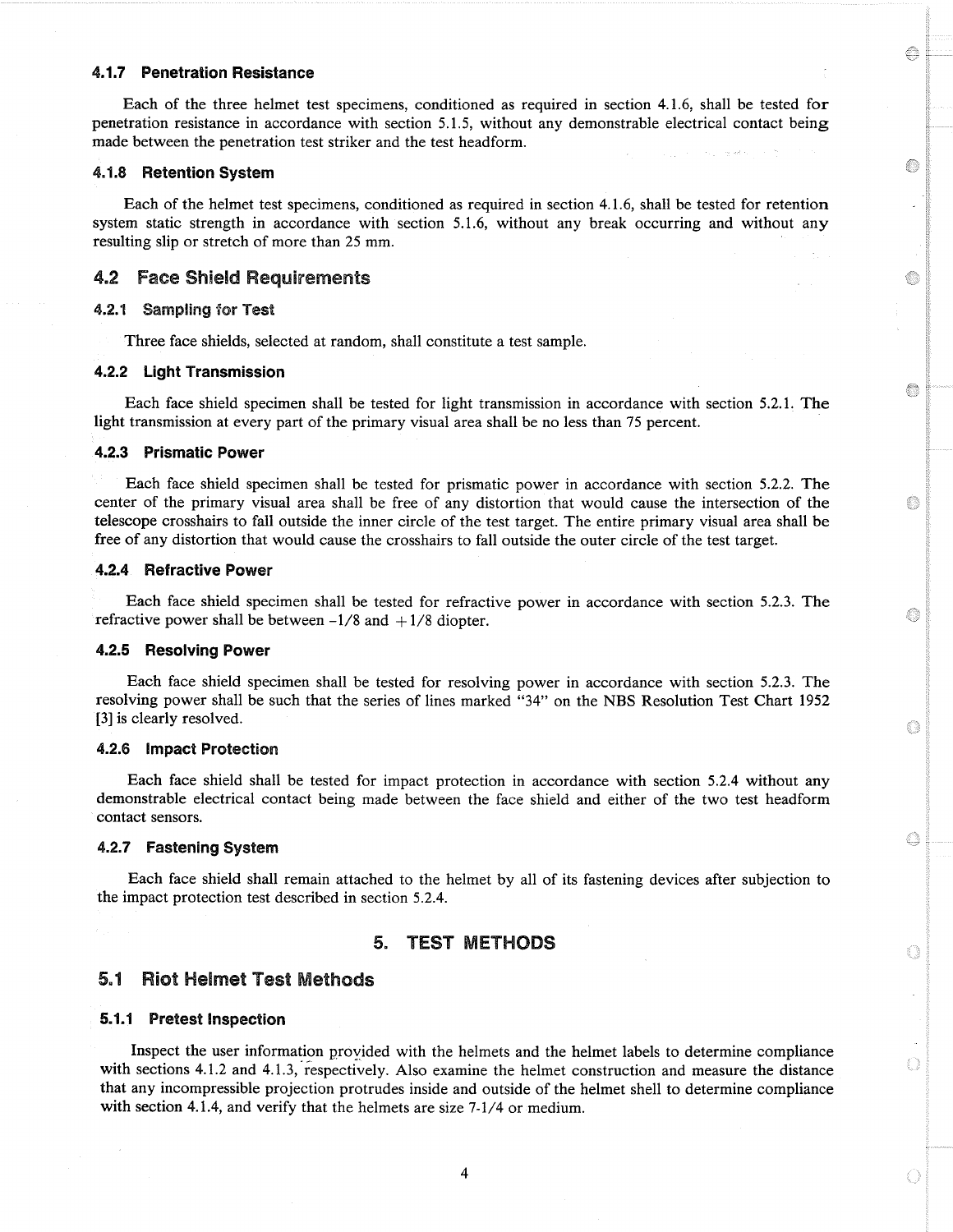#### **5.1.2 Test Sequence**

The helmets shall be tested for compliance with the requirements of sections 4.1.5, 4.1.6, 4.1.7, and 4.1.8, in that sequence.

#### **5.1.3 Peripheral Vision Test**

#### *5.1.3.1 Test Headform*

The test headform shall be size 7-1/4 (see fig. 4). The measurement of peripheral vision is facilitated by two symmetrical slots that define a 125" angle lying in the basic plane, with the apex at the point of intersection of the midsagittal and basic planes and the front surface of the headform, as shown in figure **3.** 

#### *5.1.3.2 Test Procedure*

Place the helmet squarely on the headform so that the midsagittal plane of the helmet coincides with the midsagittal plane of the headform and fasten the chin strap securely. The angle of peripheral vision is shown in figure 3. It is measured as the angle lying in the basic plane with its apex at the surface of the headform, one leg tangent to the edge of the helmet, and the other the midsagittal plane. Measure the peripheral vision angle of each of the four helmet samples three times using any method accurate to  $1^\circ$ . Report the average of the 12 measurements as the angle of peripheral vision.





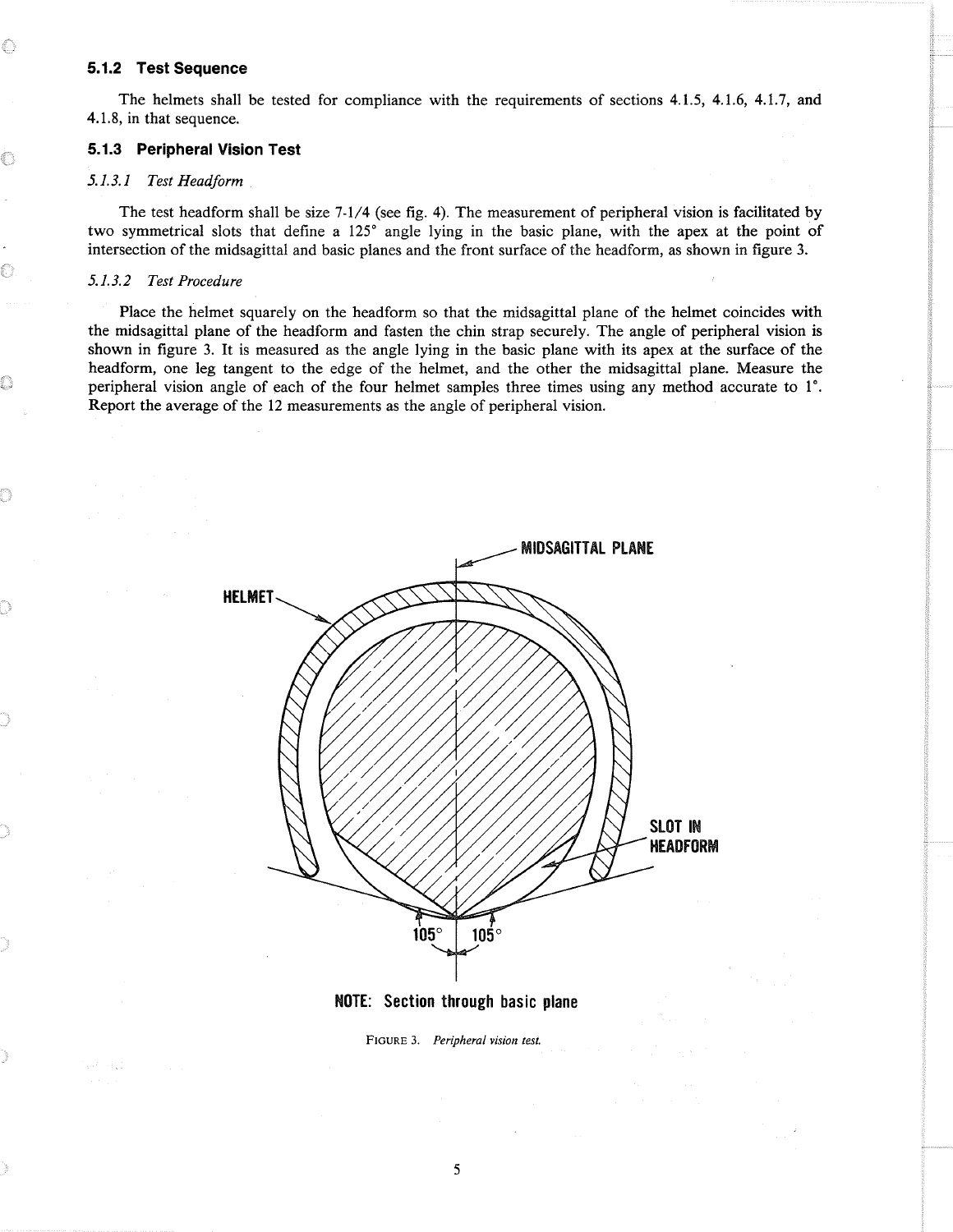#### **5.1.4 Impact Attenuation Test**

#### *5.1.4.1 Test Equipment*

#### **I** *I .***4.** *I. I Test Headform*

The test headform shall be size 7-1/4 and shall exhibit no resonance frequencies below **3000** Hz; it may be made of any nonresilient material. For the purpose of this test, nonresilient is defined as a modulus of elasticity (flexural) greater than  $5 \times 10^5$  psi. Its dimensions are given in figure 4.

G

O

♦

€

░

63

0

O

Ó

E)

♦



**FIGURE 4.** *Size 7-1/4 test headform, dimensions in millimeters.* 

#### *5.1.4.1.2 Drop Assembly*

The drop assembly, consisting of the test headform, the accelerometer, and the supporting arm, shall have a total mass of  $5.1 \pm 0.1$  kg. The center of mass of the assembly shall lie within a cone of 10° included angle about the vertical, with its apex at the point of impact.

#### *5.1.4.1.3 Test Anvil*

The test anvil shall be made of steel and have a hemispherical striking surface with a 48 mm radius of curvature. The anvil shall be firmly mounted on a steel plate  $250\times250\times25$  mm minimum, backed with a solid mass of at least 140 kg.

#### *5.1.4.1.4 Acceleration Measurement System*

The accelerometer should be able to withstand shocks up to 2000  $g_n$ . The acceleration data channel, including all instrumentation which may alter the frequency content of the test data and all recording and analysis procedures, shall comply with SAE Recommended Practice J211b requirements for channel class 1000 [4]. The time duration of acceleration shall be measurable within  $\pm 0.1$  ms.

6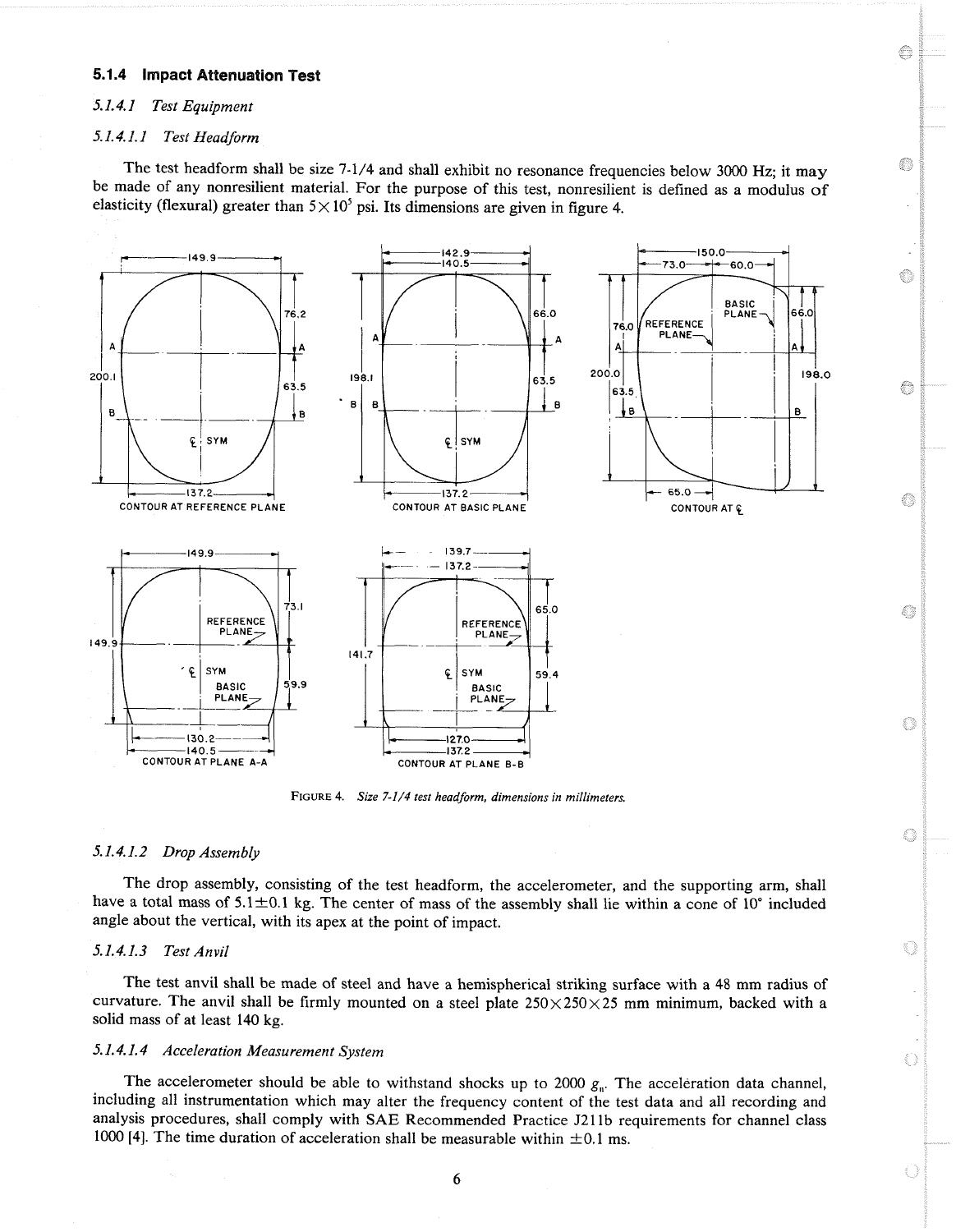#### *5.1.4.1.5 Reference Anvil*

When the bare drop assembly is dropped on the reference anvil from an appropriate height, it shall produce a peak acceleration of  $400 \pm 20$   $g_n$  and accelerations above 200  $g_n$  of at least 1-ms duration. The reference anvil may be made of any material that will reproducibly yield these results with a precision of  $\pm 0.1$  ms. A reference anvil found to be suitable is a 1-in Open Blue Modular Elastomer Programmer, available from United States Testing Company, Inc., Instrument Marketing Division, 1415 Park Avenue, Hoboken, **NJ** 07030.

#### *5.1.4.1.6 Environmental Chambers*

The environmental chamber or chambers shall be capable of providing ambient temperatures of  $-10\pm2$  °C (14 $\pm3$  °F) and 50 $\pm2$  °C (122 $\pm3$  °F), and of holding those temperatures for at least 24 h.

#### *5.1.4.2 Conditioning for Testing*

#### *5.1.4.2.1 Room Temperature*

Condition one helmet at a temperature of 20 to 28 °C (68 to 82 °F) for at least 4 h.

#### *5.1.4.2.2 Low Temperature*

Condition a second helmet by placing it in an environmental chamber at a temperature of  $-10\pm 2$  <sup>°</sup>C  $(14\pm3 \degree F)$  for not less than 4 h nor more than 24 h.

#### *5.1.4.2.3 High Temperature*

Condition a third helmet by placing it in an environmental chamber at a temperature of  $50\pm2$  <sup>"</sup>C  $(122 \pm 3 \text{ }^{\circ}\text{F})$  for not less than 4 h nor more than 24 h.

#### *5.1.4.3 Test Procedure*

Set up the test equipment as shown in figure 5. Mount the accelerometer at the center of mass of the drop assembly with the sensitive axis aligned to within 5" of the vertical. Throughout the calibration and testing, maintain the ambient temperature at 20 to 28 °C (68 to 82 °F) and the relative humidity at 30 to 70 percent.

Prior to testing, allow all electronic equipment to warm up for 30 min or until stability is achieved, whichever time is greater. Check the instrumentation before and after each period of testing by dropping the bare instrumented drop assembly onto the reference anvil three times from the height which experience has shown will produce a peak acceleration of  $400\pm20$  g<sub>n</sub> and an acceleration above 200 g<sub>n</sub> of at least 1-ms duration. Should the average acceleration-time history obtained prior to testing differ from this, adjust the equipment as necessary. Should the post-test average differ from the pretest average by more than 40  $g_n$ , discard the entire test series.

Precondition one each of the three helmets comprising the test sample to room temperature, low temperature, and high temperature, in accordance with section 5.1.4.2. Begin testing immediately after a helmet is removed from the conditioning environment. After 5 min of testing return the helmet to the conditioning environment for at least 15 min, and continue this alternation until the testing is completed.

Position the helmet squarely on the test headform and secure it by its chin strap or other means that will not interfere with the test. Adjust the vertical drop height to provide an impact velocity of  $6.6\pm0.3$ **m/s.** Impact each helmet once at each of four sites: front, side, back, and top, as follows.

Impact the front of each helmet in the area bounded by the reference plane, the plane parallel to and 50 **mm** above the reference plane, and the planes parallel to and 50 mm to either side of the midsagittal plane.

Impact the side of each helmet in the area bounded by the reference plane, the plane parallel to and 50 mm above the reference plane, and the planes parallel to and 50 mm to either side of the coronal plane.

Impact the back of each helmet in the area bounded by the reference plane, the plane parallel to and 50 mm above the reference plane, and the planes parallel to and 50 mm to either side of the midsagittal plane.

Impact the top of each helmet at a point within 50 mm of the intersection of the midsagittal plane, the coronal plane, and the outer surface of the helmet.

Record the acceleration-time history of each impact and continue this procedure until each of the three conditioned helmets has been tested. Following the test, inspect the data for compliance with the requirements of section 4.1.6. If necessary, condition the fourth helmet as appropriate and impact it once at the retest impact location.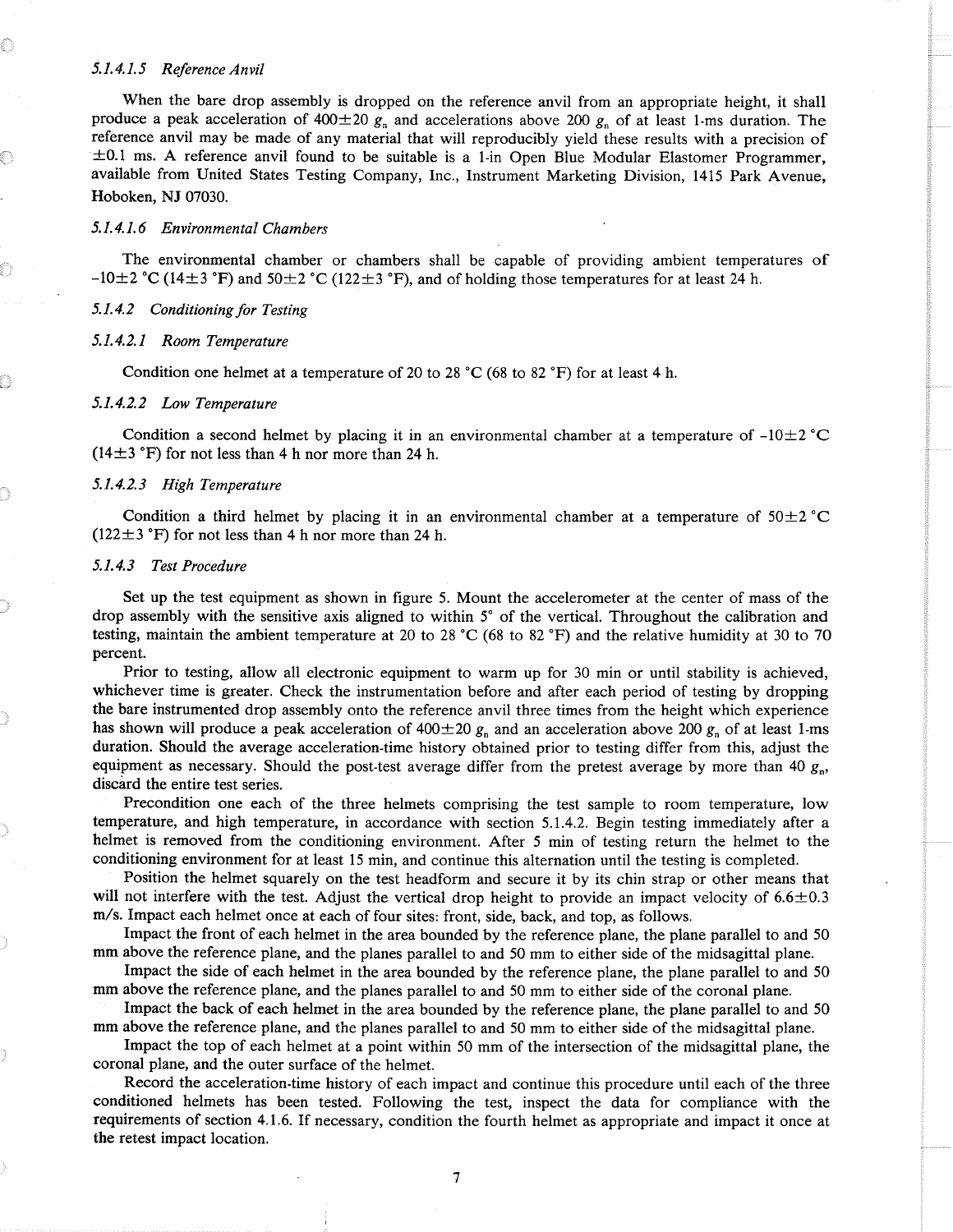

FIGURE 5. *Impact attenuation test setup.* 

#### **5.1.5 Penetration Resistance Test**

#### **5.1.5.1** *Test Equipment*

#### **5.I. 5.1.1** *Test Headform*

The test headform shall be size 7-1/4 and, above the reference plane, shall have an electricallyconductive surface which is electrically connected to the contact indicator (sec. 5.1.5.1.3). While the material used for the electrically-conductive surface is not critical, aluminum foil is not suitable for this purpose.

#### **5.1.5.1.2** *Penetration Striker*

The penetration striker shall be electrically conductive and have a mass of  $3000+45-0$  g. The point of the striker shall be a cone with an included angle of  $60\pm0.5^{\circ}$ , a height of 38 mm, and a tip radius of  $0.5\pm0.1$ mm. The hardness of the striking tip shall be Rockwell scale-C 60. The penetration striker shall be electrically connected to the contact indicator (sec. 5.1.5.1.3).

#### **5.1.5.1.3** *Contact Indicator*

The contact indicator shall indicate when electrical contact of 1-ms duration or longer has been made between the penetration striker and the conductive surface of the test headform.

#### **5.1.5.2** *Test Procedure*

Set up the test equipment as shown in figure 6. Again condition each of the three helmets that had been subjected to the impact attenuation test in the same environment in which it had been conditioned for that test, as described in section 5.1.4.2.

8

O

Œ

€

Ó

63

O)

O

Ó

Ó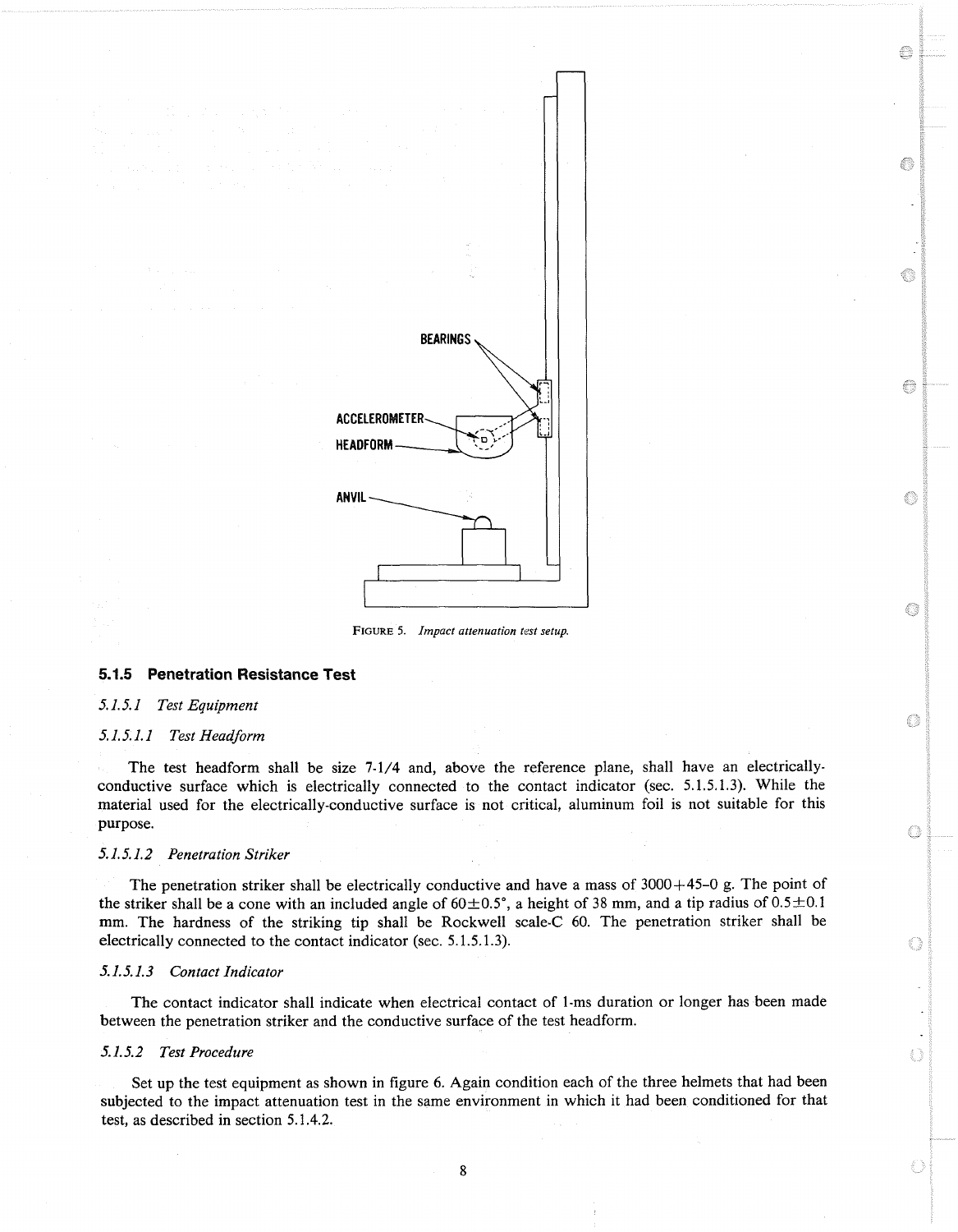

*FIGURE6. Penetration test setup.* 

Place the conditioned helmet on the test headform and secure it by its chin strap or by other means that will not interfere with the test. Adjust the helmet in the same manner as a person would adjust it to his or her head. Drop the penetration striker in guided fall onto the outer surface of the helmet anywhere above the reference plane and at least **75** mm from the center of a previous impact site or penetration site. Drop the striker from a height of 3.00+0.01-0 m, as measured from the striker point to the point of the impact on the outer surface of the helmet. Subject each of the three helmets to at least two penetration blows. Following each test, remove the helmet from the headform and touch the electrically-conductive surface with the penetration striker at the point of impact to verify the continuity of contact indicator circuit.

#### **5.1.6 Retention System Test**

#### *5.1.6.1 Test Headform*

The test headform shall be size **7-1/4** and capable of supporting the helmet when a load of 1500 N **(337**  lbf) is applied to the retention system.

#### *5.1.6.2 Test Procedure*

Again condition each of the three helmets that had been subjected to the impact attenuation and penetration resistance tests in the same environment in which it had been conditioned for those tests, as described in section 5.1.4.2.

Place the conditioned helmet on the rigidly-mounted test headform in such a manner that it will not move during the application of the test loads and fasten the chin strap to the loading device, as shown in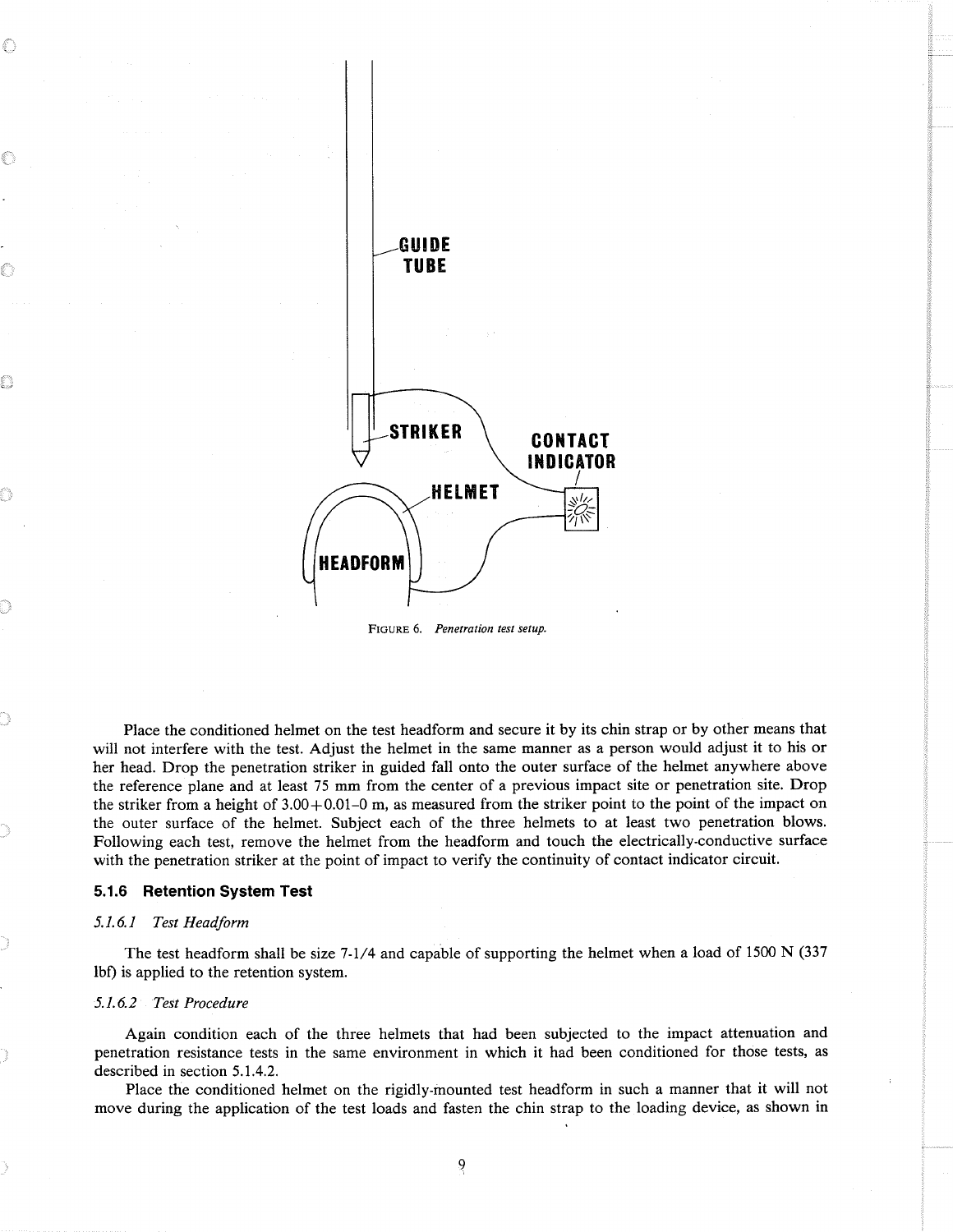figure 7. Take care that the points of attachment of the chin strap to the helmet as well as the chin strap itself will be subjected to the test.

Apply the test loads perpendicular to the basic plane of the headform and symmetrically with respect to the helmet retention system.

Statically ioad the retention system with 225 N (50.6 lbf) for at least 30 s and then measure the maximum distance between the chin strap and the apex of the helmet. Do not remove the load.

O

◈

€

63

0

 $\bigcirc$ 

O

O

O

Apply an additional 1230 N (276.5 lbf) to the retention system for at least 3 min and again measure the maximum distance between the chin strap and the apex of the helmet.

Record any break in the retention system and the static load at the time of failure. Record any slip or stretch as the difference between the two distance measurements. Continue this test until each of the three conditioned helmets has been tested.



FIGURE **7.** *Retention system test setup.* 

## **5.2 Face Shield Test Methods**

### **5.2.1 Light Transmission Test**

#### *5.2.1.1 Test Equipment*

#### *5.2.1.1.1 Light Source*

The light source shall consist of a quartz-halogen lamp mounted inside a box with matte white inner surfaces for maximum diffusion. Centered on one face of the box shall be an  $8 \times 8$ -cm window fitted with a flashed opal glass diffuser mounted inside the box with its flashed side facing away from the lamp. The lamp shall be operated so that its color temperature is 2856 **"K**as viewed through the diffuser.

#### *5.2.1.1.2 Photometer*

The photometer shall be equipped with a photodetector whose spectral response is corrected to approximate the CIE photopic curve [5]. The photometer's maximum sensitivity shall be at  $550\pm25$  nm and it shall not respond to wavelengths below  $425\pm25$  nm or above 700 $\pm25$  nm. Its field of view shall be between  $2^{\circ}$  and  $8^{\circ}$ .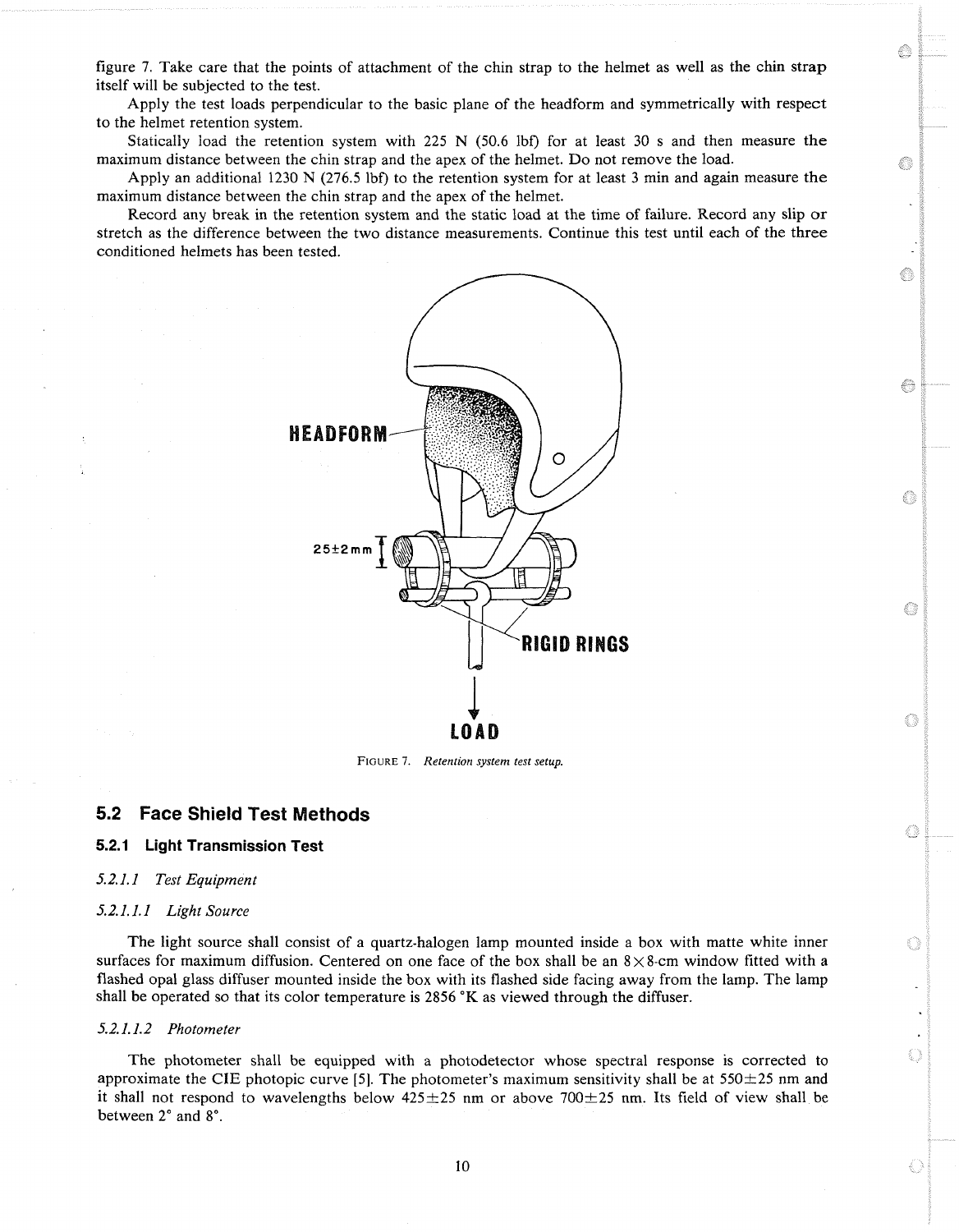#### *5.2.1.2 Test Procedure*

Set up the test equipment as shown in figure 8, with the photometer 30 cm from the light source diffuser. Align the optic axis of the photometer with the light bulb and the center of the luminous area, perpendicular to the surface of the light source diffuser.

With no test specimen in the light path, adjust the photometer sensitivity so that the photometer reads close to full scale and record the photometer reading as *I,.* 

Clean the face shield thoroughly and place it in the light path so that its convex face is perpendicular to and no more than 6 mm in front of the diffuser and its concave face is toward the photometer. Record the resulting photometer reading as I and calculate the light transmission as 100 *I/Io.* 



FIGURE 8. *Light transmission test setup.* 

#### **5.2.2 Prismatic Power Test**

#### 5.2.2.1 Test Equipment

#### *5.2.2.1.1 Telescope*

The telescope shall have a magnifying power of 8 to 10 diam and shall be equipped with crosshairs. It shall have an effective aperture of 19 to *25* mm.

#### *5.2.2.1.2 Test Target*

The test target shall consist of two concentric circles having diameters of 10 mm and 25 mm, respectively, with their center marked with an "X". The target shall be drawn in black on a white background and illuminated so that it is clearly visible when viewed through the telescope from a distance of *6* m.

#### *5.2.2.2 Test Procedure*

Set up the test equipment as shown in figure 9, with the target located 6 m from the objective lens of the rigidly mounted telescope. With no test specimen in the line of sight, focus the telescope on the test target and adjust their positions so that the intersection of the telescope crosshairs is centered over the "X" at the center of the test target.

Then position the face shield so that its concave side faces the telescope and the center of its primary viewing area is 8 cm in front of the telescope and normal to the line of sight. Refocus the telescope on the test target and observe whether the intersection of the telescope crosshairs falls within the image of the inner circle of the test target.

Test the entire primary visual area of the face shield by moving it through the line of sight of the telescope, taking care to assure that the part of the face shield in the line of sight is perpendicular to the line of sight, and observe whether the intersection of the telescope crosshairs stays within the image of the outer circle of the test target.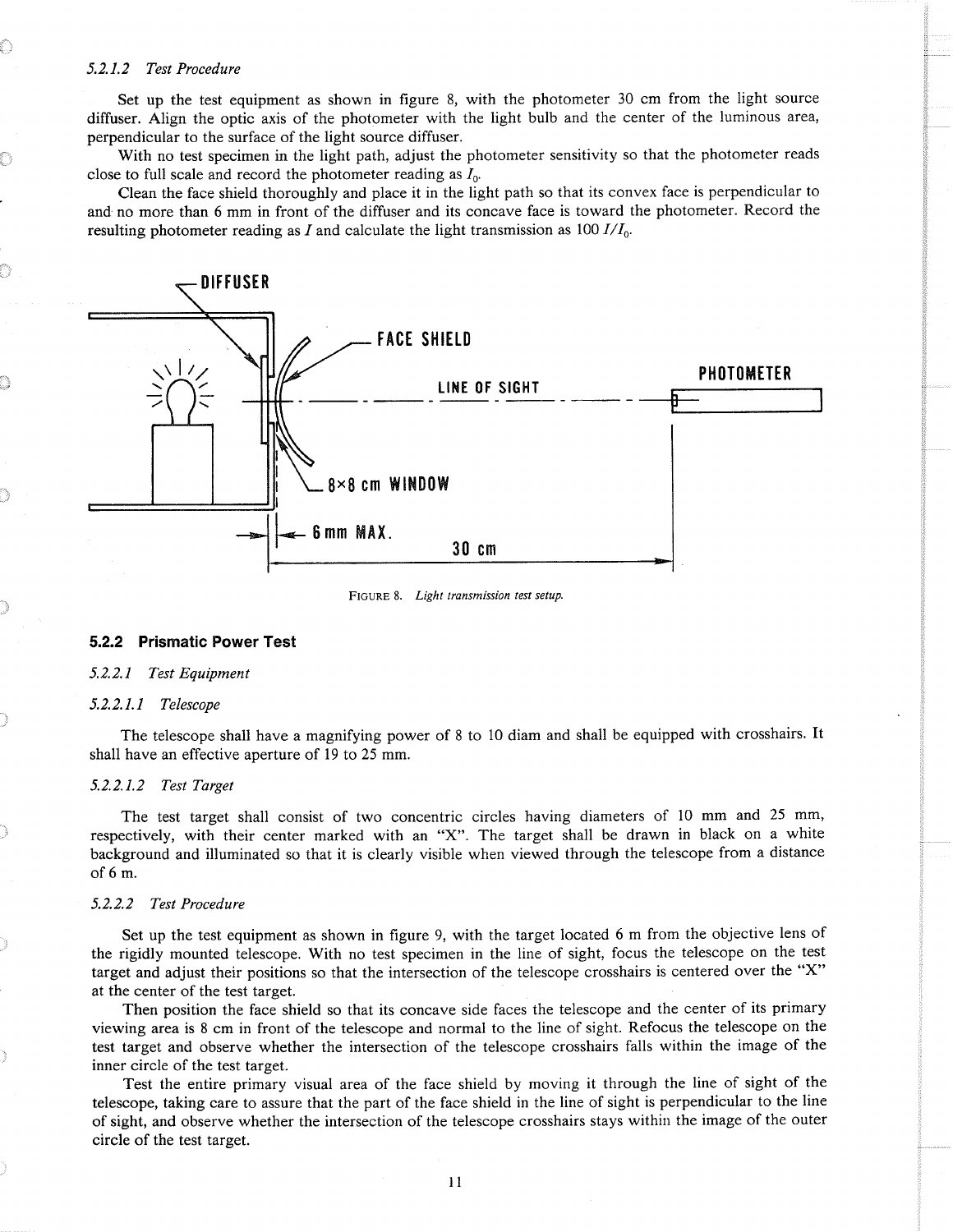

€

◈

0

Ò

O

0

O

FIGURE 9. *Setup for the prismatic power, refractive power, and resolving power tests.* 

#### **5.2.3 Refractive Power and Resolving Power Test**

Use the test setup shown in figure 9, but replace the prismatic power test target with an NBS Resolution Test Chart 1952 [3]. With no test specimen in the line of sight, place a standard  $+1/8$  diopter lens immediately in front of the objective lens of the telescope, focus the telescope on the test chart and mark a line on the draw tube to indicate the position of best focus. Replace the  $+1/8$  diopter lens with a -1/8 diopter lens and again focus the telescope and mark the position of best focus on the draw tube. The two lines on the draw tube mark the limits of acceptable refractive power  $(-1/8 \text{ to } +1/8 \text{ diopter})$ .

Remove the -1/8 diopter lens and position the face shield so that the center of its primary visual area is normal to the line of sight. Focus the telescope and observe whether the portion of best focus falls between the two marks on the draw tube; if it does, the face shield passes the refractive power test. Also observe whether the series of lines marked "34" are resolved as separate lines; if they are, the face shield passes the resolving power test.

#### **5.2.4 impact Protection and Fastening System Test**

**5.2.4.1** *Test Equipment* 

## **5.2.4.1.1** *Test Headform* -

The test headform shall be size 7-1/4, made of a rigid material such as epoxy, have the dimensions shown in figure 10, and be fitted with two contact sensors as shown in details A and B.

#### **5.2.4.1.2** *Contact Indicator* **J**

The contact indicator shall indicate when electrical contact of 1-ms duration or longer has been made between the conductive surface of the face shield and either one of the test headform contact sensors.

#### **5.2.4.1.3** *Impactor*

The impactor shall be a steel cylinder 45 mm in diameter with a hemispherical surface on one end. The mass of the impactor shall be  $1000+45-0$  g.

 $2<sup>o</sup>$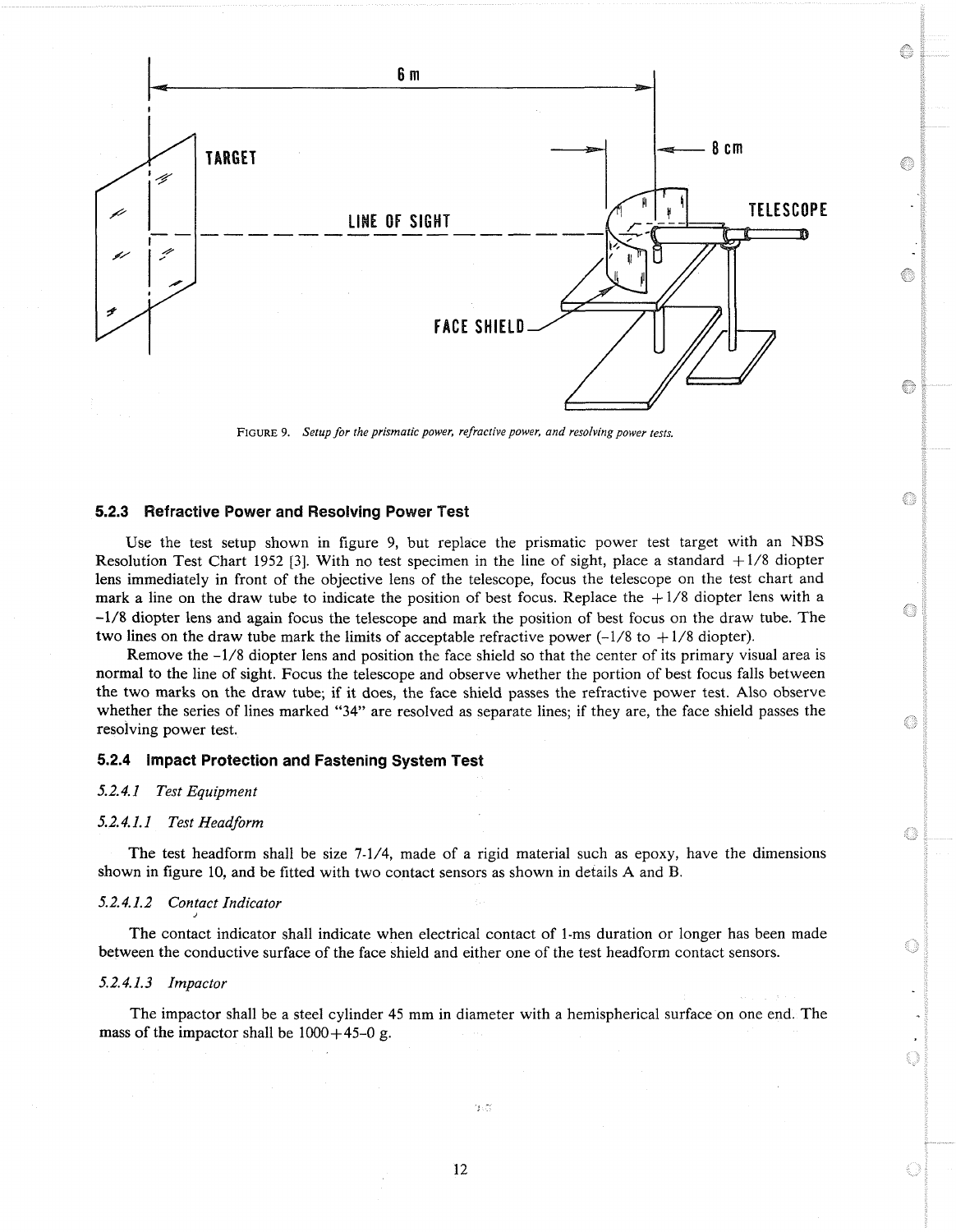

**FIGURE** 10. *Impact protection and fastening system test headform, dimensions in millimeters.* 

#### *5.2.4.2 Test Procedure*

Set up the test equipment as shown in figure 11. Line the concave surface of each face shield with a conductive material such as heavy-duty aluminum foil, attach the face shield to a helmet in accordance with the manufacturer's instructions, and leave it attached throughout the preconditioning and testing.

Precondition one each of the three face shields comprising the test sample to room temperature, low temperature, and high temperature, respectively, in accordance with section 5.1.4.2. Begin testing immediately after removing the face shield from the conditioning environment. After 5 min of testing return the face shield to the conditioning environment for at least 15 min, and continue this alternation until the testing is completed.

Position a helmet, with one of the three preconditioned face shields attached, squarely on the test headform, and fasten the chin strap securely. Electrically connect the face shield liner, through the contact indicator, to each of the two test headform contact sensors. Position the helmeted test headform face up, with its coronal plane horizontal and its midsagittal plane vertical, and support it firmly. Suspend the impactor inside the vertical drop tube  $80+1-0$  cm above the face shield, with its hemispherical end facing down, directly above the contact sensor on the nose of the headform. Impact the face shield by releasing the impactor and allowing it to fall freely. Observe whether or not the contact indicator indicates that the face shield had made electrical contact with the headform contact sensor.

Reposition the face shield if necessary and impact it a second time in the same area. Repeat the above procedure for the remaining two face shield specimens.

Reposition the helmeted test headform side up and head tilted down, with its coronal plane vertical, its midsagittal plane at an angle of 30" with the horizontal and the side contact sensor directly under the impactor. Repeat the testing as described above.

Observe whether or not each face shield remained attached to the helmet by all of its fasteners after each of the impacts delivered during this test.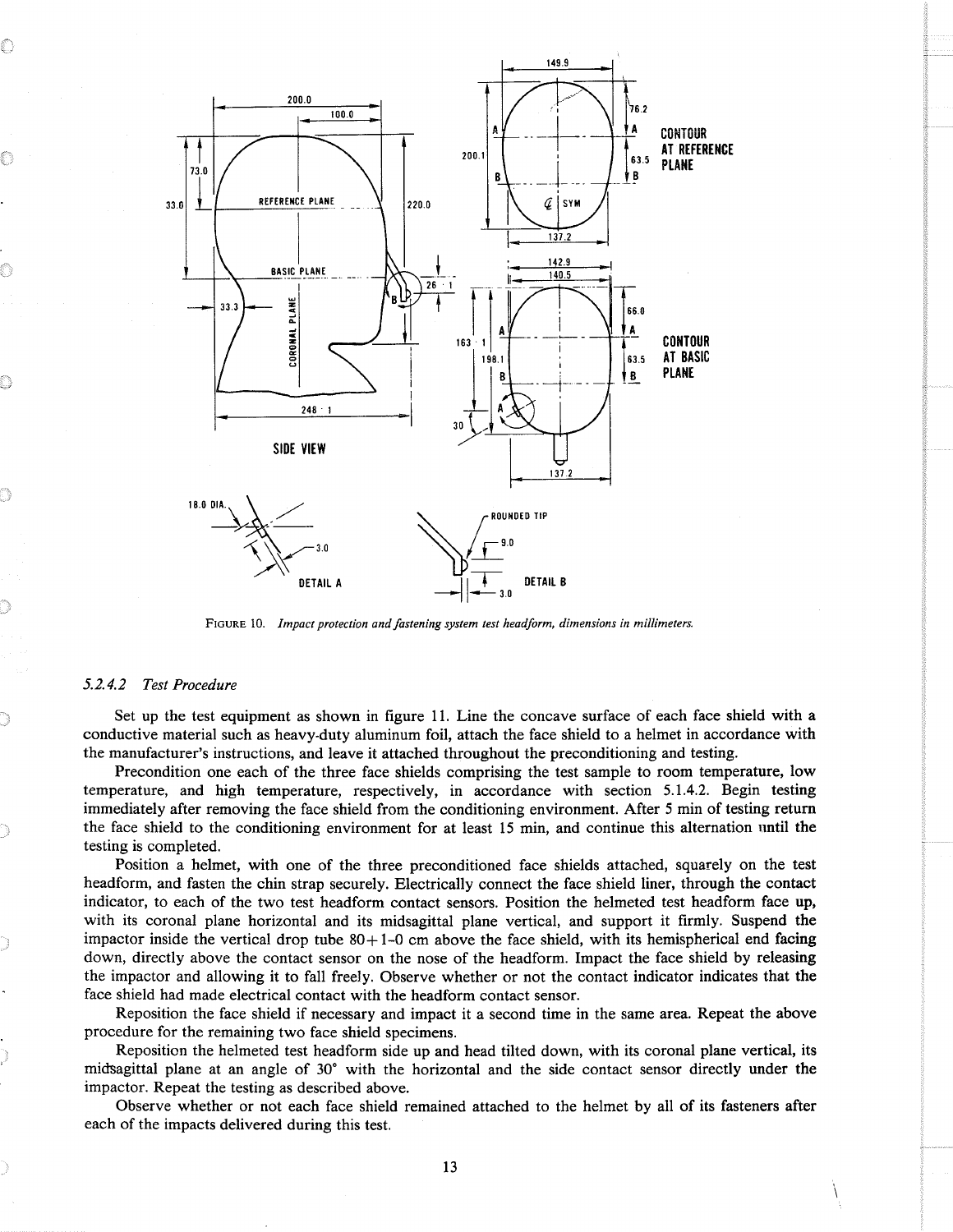

ð



◈

 $\blacksquare$ ◈

⊜

 $\circledcirc$ 

0

 $\mathbb{G}% _{\ell}$ 

 $\circlearrowright$ 

Ġ

 $\overline{\phantom{a}}$ 

 $\bar{\star}$  $\begin{picture}(220,20) \put(0,0){\dashbox{0.5}(10,0){ }} \put(15,0){\dashbox{0.5}(10,0){ }} \put(15,0){\dashbox{0.5}(10,0){ }} \put(15,0){\dashbox{0.5}(10,0){ }} \put(15,0){\dashbox{0.5}(10,0){ }} \put(15,0){\dashbox{0.5}(10,0){ }} \put(15,0){\dashbox{0.5}(10,0){ }} \put(15,0){\dashbox{0.5}(10,0){ }} \put(15,0){\dashbox{0.5}(10,0){ }} \put(15,0){\dashbox$